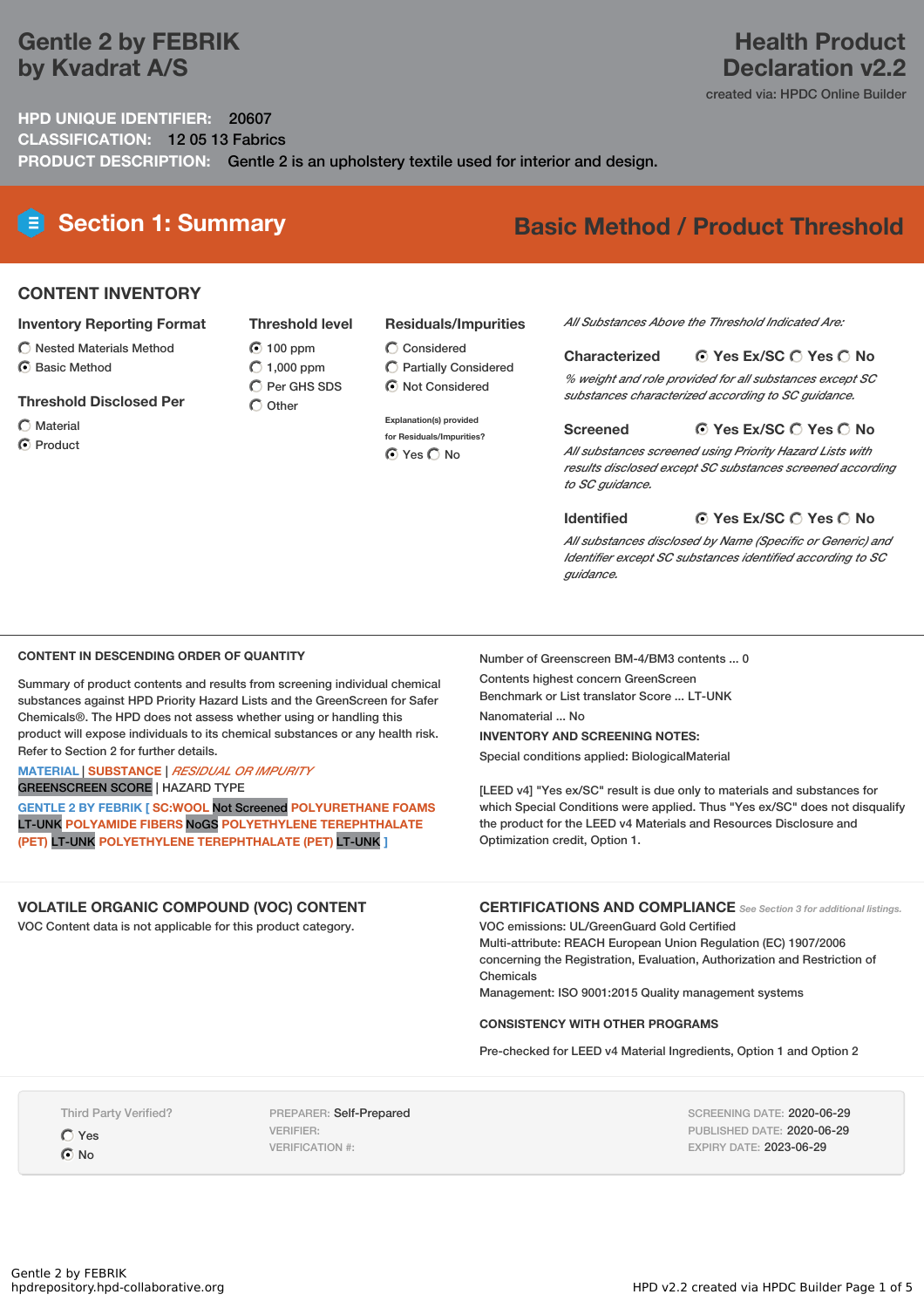This section lists contents in a product based on specific threshold(s) and reports detailed health information including hazards. This *HPD uses the inventory method indicated above, which is one of three possible methods:*

- *Basic Inventory method with Product-level threshold.*
- *Nested Material Inventory method with Product-level threshold*
- *Nested Material Inventory method with individual Material-level thresholds*

Definitions and requirements for the three inventory methods and requirements for each data field can be found in the HPD Open *Standard version 2.1.1, available on the HPDC website at: [www.hpd-collaborative.org/hpd-2-1-1-standard](https://www.hpd-collaborative.org/hpd-2-1-1-standard)*

### **GENTLE 2 BY FEBRIK**

PRODUCT THRESHOLD: 100 ppm RESIDUALS AND IMPURITIES CONSIDERED: No

RESIDUALS AND IMPURITIES NOTES: The residuals/impurities have not been considered as there by our requirements have not been used substances of concern and the textile is produced with a high focus on sustainability in all its processes. The textile follow the EU Ecolabel dye restrictions incl. AZO dye and heavy metal restrictions. No content of formaldehyde. Complies with REACH regulation.

OTHER PRODUCT NOTES: Website link to see further technical specifications and certifications: https://kvadrat.dk/products/13018

| <b>SC:WOOL</b>                                                                                                                                                                                                                                                                                                                                                                                                                                                                                                                                                                                                                                                                                                 |                                                                |                                                                  | <b>ID: SC:Bio</b> |  |  |  |
|----------------------------------------------------------------------------------------------------------------------------------------------------------------------------------------------------------------------------------------------------------------------------------------------------------------------------------------------------------------------------------------------------------------------------------------------------------------------------------------------------------------------------------------------------------------------------------------------------------------------------------------------------------------------------------------------------------------|----------------------------------------------------------------|------------------------------------------------------------------|-------------------|--|--|--|
| HAZARD SCREENING METHOD: Pharos Chemical and Materials Library                                                                                                                                                                                                                                                                                                                                                                                                                                                                                                                                                                                                                                                 |                                                                | HAZARD SCREENING DATE: 2020-06-29                                |                   |  |  |  |
| % : 39.6000                                                                                                                                                                                                                                                                                                                                                                                                                                                                                                                                                                                                                                                                                                    | GS: Not Screened                                               | RC: None<br>SUBSTANCE ROLE: Textile component<br>NANO: No        |                   |  |  |  |
| <b>HAZARD TYPE</b>                                                                                                                                                                                                                                                                                                                                                                                                                                                                                                                                                                                                                                                                                             | <b>AGENCY AND LIST TITLES</b>                                  | <b>WARNINGS</b>                                                  |                   |  |  |  |
|                                                                                                                                                                                                                                                                                                                                                                                                                                                                                                                                                                                                                                                                                                                | Hazard Screening not performed                                 |                                                                  |                   |  |  |  |
| <b>SUBSTANCE NOTES:</b><br>Version: SCBioMats/2018-02-23<br>Category: Animal-based materials<br>Identifier: Wool<br>This disclosure does not provide information on allergens, hyper-accumulation of metals, production of any toxic substances during<br>normal metabolic activities, pesticides, and other potential hazards or sources of hazards which may be found in certain biological<br>materials.<br>Wool cannot be identified by CAS RN# as it has none. Benefits of wool: Wool is a renewable resource, Wool is very comfortable<br>because of its ability to absorb/give off humidity, Wool is flame retardant, Wool is biodegradable, Wool is naturally soil resistant, Wool<br>ages with grace. |                                                                |                                                                  |                   |  |  |  |
| <b>POLYURETHANE FOAMS</b>                                                                                                                                                                                                                                                                                                                                                                                                                                                                                                                                                                                                                                                                                      |                                                                |                                                                  | ID: 9009-54-5     |  |  |  |
|                                                                                                                                                                                                                                                                                                                                                                                                                                                                                                                                                                                                                                                                                                                | HAZARD SCREENING METHOD: Pharos Chemical and Materials Library | HAZARD SCREENING DATE: 2020-06-29                                |                   |  |  |  |
| %: 19,8000                                                                                                                                                                                                                                                                                                                                                                                                                                                                                                                                                                                                                                                                                                     | GS: LT-UNK                                                     | RC: None<br>SUBSTANCE ROLE: Textile component<br>NANO: <b>No</b> |                   |  |  |  |
| <b>HAZARD TYPE</b>                                                                                                                                                                                                                                                                                                                                                                                                                                                                                                                                                                                                                                                                                             | <b>AGENCY AND LIST TITLES</b>                                  | WARNINGS                                                         |                   |  |  |  |
| None found                                                                                                                                                                                                                                                                                                                                                                                                                                                                                                                                                                                                                                                                                                     |                                                                | No warnings found on HPD Priority Hazard Lists                   |                   |  |  |  |
|                                                                                                                                                                                                                                                                                                                                                                                                                                                                                                                                                                                                                                                                                                                |                                                                |                                                                  |                   |  |  |  |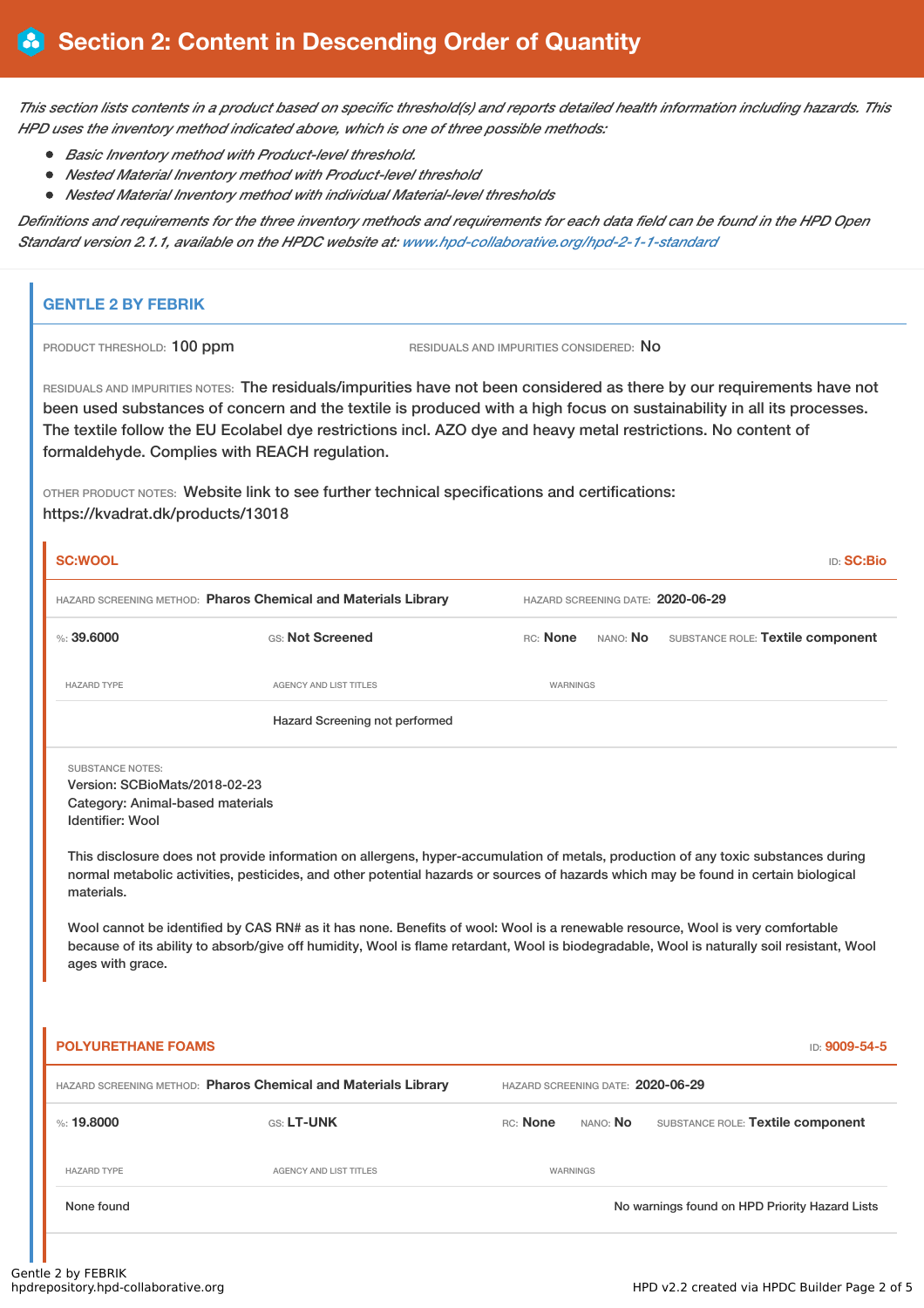SUBSTANCE NOTES: The substance is the foam of the fabric.

| <b>POLYAMIDE FIBERS</b>                                        |                                                                |                                   |                                   | ID: 63428-84-2                                 |
|----------------------------------------------------------------|----------------------------------------------------------------|-----------------------------------|-----------------------------------|------------------------------------------------|
| HAZARD SCREENING METHOD: Pharos Chemical and Materials Library |                                                                | HAZARD SCREENING DATE: 2020-06-29 |                                   |                                                |
| %: $13.2000$                                                   | GS: NoGS                                                       | RC: None                          | NANO: No                          | SUBSTANCE ROLE: Textile component              |
| <b>HAZARD TYPE</b>                                             | AGENCY AND LIST TITLES                                         |                                   | WARNINGS                          |                                                |
| None found                                                     |                                                                |                                   |                                   | No warnings found on HPD Priority Hazard Lists |
| <b>SUBSTANCE NOTES:</b>                                        |                                                                |                                   |                                   |                                                |
|                                                                |                                                                |                                   |                                   |                                                |
| POLYETHYLENE TEREPHTHALATE (PET)                               |                                                                |                                   |                                   | ID: 25038-59-9                                 |
|                                                                | HAZARD SCREENING METHOD: Pharos Chemical and Materials Library |                                   | HAZARD SCREENING DATE: 2020-06-29 |                                                |
| $\%: 13.2000$                                                  | GS: LT-UNK                                                     | RC: None                          | NANO: No                          | SUBSTANCE ROLE: Textile component              |
| HAZARD TYPE                                                    | AGENCY AND LIST TITLES                                         |                                   | WARNINGS                          |                                                |
| None found                                                     |                                                                |                                   |                                   | No warnings found on HPD Priority Hazard Lists |
| <b>SUBSTANCE NOTES:</b>                                        |                                                                |                                   |                                   |                                                |
|                                                                |                                                                |                                   |                                   |                                                |
| POLYETHYLENE TEREPHTHALATE (PET)                               |                                                                |                                   |                                   | ID: 25038-59-9                                 |
| HAZARD SCREENING METHOD: Pharos Chemical and Materials Library |                                                                |                                   | HAZARD SCREENING DATE: 2020-06-29 |                                                |
| %: 13.2000                                                     | GS: LT-UNK                                                     | RC: None                          | NANO: No                          | SUBSTANCE ROLE: Textile component              |
| <b>HAZARD TYPE</b>                                             | AGENCY AND LIST TITLES                                         |                                   | WARNINGS                          |                                                |

None found Nowarnings found on HPD Priority Hazard Lists

SUBSTANCE NOTES: The substance is the scrim of the fabric.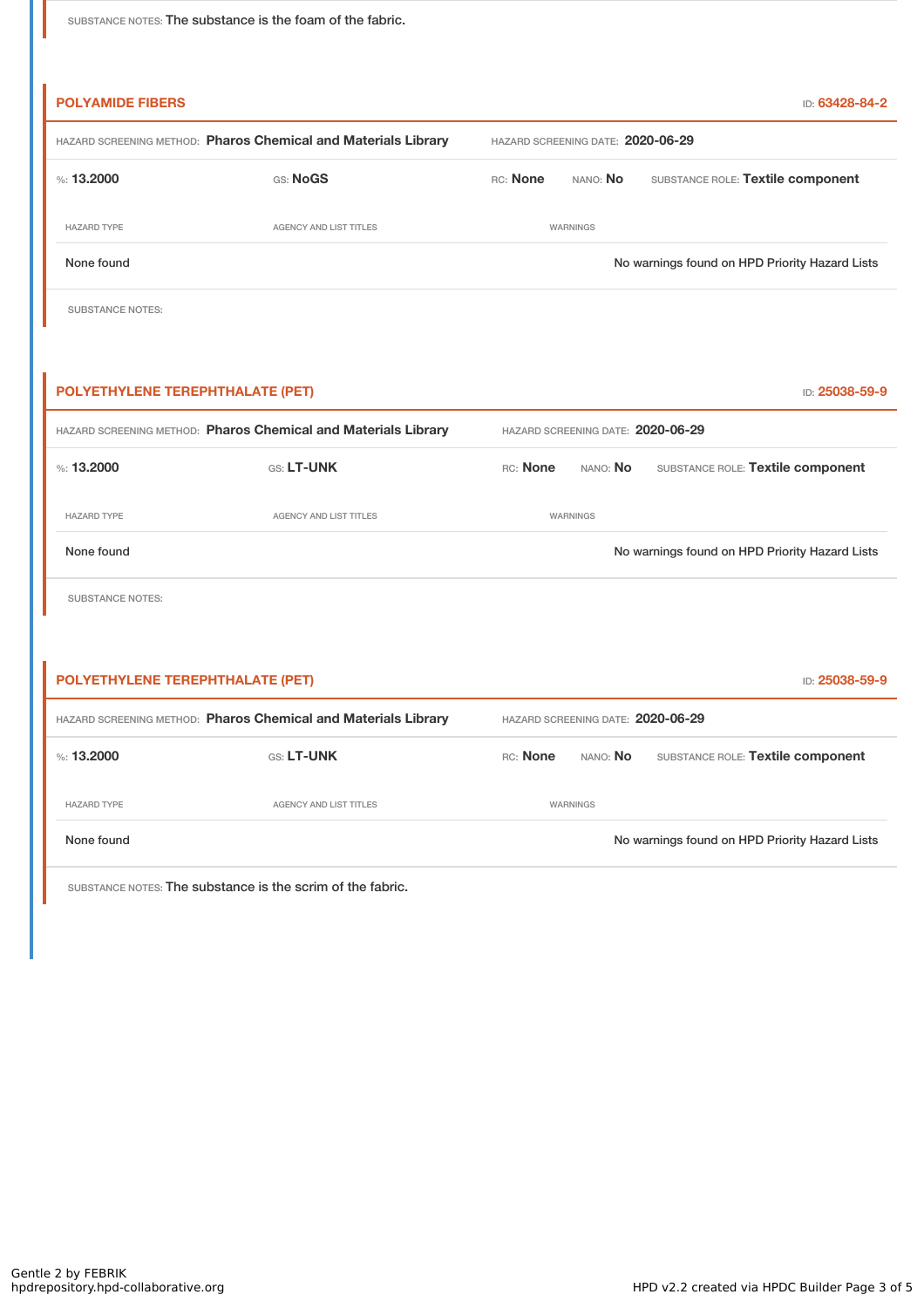This section lists applicable certification and standards compliance information for VOC emissions and VOC content. Other types of *health or environmental performance testing or certifications completed for the product may be provided.*

| <b>VOC EMISSIONS</b>                                                                                                                                                                                        |                                                                                                                                              | <b>UL/GreenGuard Gold Certified</b> |                                     |  |  |
|-------------------------------------------------------------------------------------------------------------------------------------------------------------------------------------------------------------|----------------------------------------------------------------------------------------------------------------------------------------------|-------------------------------------|-------------------------------------|--|--|
| CERTIFYING PARTY: Third Party<br>APPLICABLE FACILITIES: AII<br><b>CERTIFICATE URL:</b><br>https://static.kvadrat.dk/assets/pdf/collection/green-<br>guard-gold/a4/ggg-13018-sgreenguard-<br>certificate.pdf | ISSUE DATE: $2020-$<br>$03-10$                                                                                                               | <b>FXPIRY DATE:</b>                 | CERTIFIER OR LAB: UL<br>Environment |  |  |
| CERTIFICATION AND COMPLIANCE NOTES: As the Greenguard certification is renewed annually there has not been set an<br>expiry date.                                                                           |                                                                                                                                              |                                     |                                     |  |  |
| <b>MULTI-ATTRIBUTE</b>                                                                                                                                                                                      | REACH European Union Regulation (EC) 1907/2006 concerning the<br><b>Registration, Evaluation, Authorization and Restriction of Chemicals</b> |                                     |                                     |  |  |
| CERTIFYING PARTY: Self-declared<br><b>APPLICABLE FACILITIES: AII</b><br>CERTIFICATE URL: https://echa.europa.eu/                                                                                            | <b>ISSUE DATE: 2007-</b><br>$06 - 01$                                                                                                        | <b>EXPIRY DATE:</b>                 | CERTIFIER OR LAB: <b>none</b>       |  |  |

CERTIFICATION AND COMPLIANCE NOTES:

| <b>MANAGEMENT</b>                                           | ISO 9001:2015 Quality management systems |                     |                                     |  |
|-------------------------------------------------------------|------------------------------------------|---------------------|-------------------------------------|--|
| CERTIFYING PARTY: Third Party<br>APPLICABLE FACILITIES: AII | ISSUE DATE: $2004$ -<br>$02 - 10$        | <b>EXPIRY DATE:</b> | CERTIFIER OR LAB: TUV<br>Netherland |  |
| CERTIFICATE URL:                                            |                                          |                     |                                     |  |

CERTIFICATION AND COMPLIANCE NOTES: Certificate is renewed every third year.

## **H** Section 4: Accessories

This section lists related products or materials that the manufacturer requires or recommends for installation (such as adhesives or fasteners), maintenance, cleaning, or operations. For information relating to the contents of these related products, refer to their *applicable Health Product Declarations, if available.*

No accessories are required for this product.

## **Section 5: General Notes**

Test results for Gentle 2: Abrasion: Approximately 90.000 Martindale rubs EN ISO 12947. Pilling: Note 4-5 EN ISO 12945. Lightfastness: Note 6-7 ISO 105-B02. Fastness to rubbing: Dry note 4-5 ISO 105-X12, Wet note 4-5 ISO 105- X12. Flame resistance: BS 5852 Part 1, DIN 4102 B2, EN 1021-1/2, IMO FTP Code 2010:Part 8, US Cal. Bull. 117- 2013.